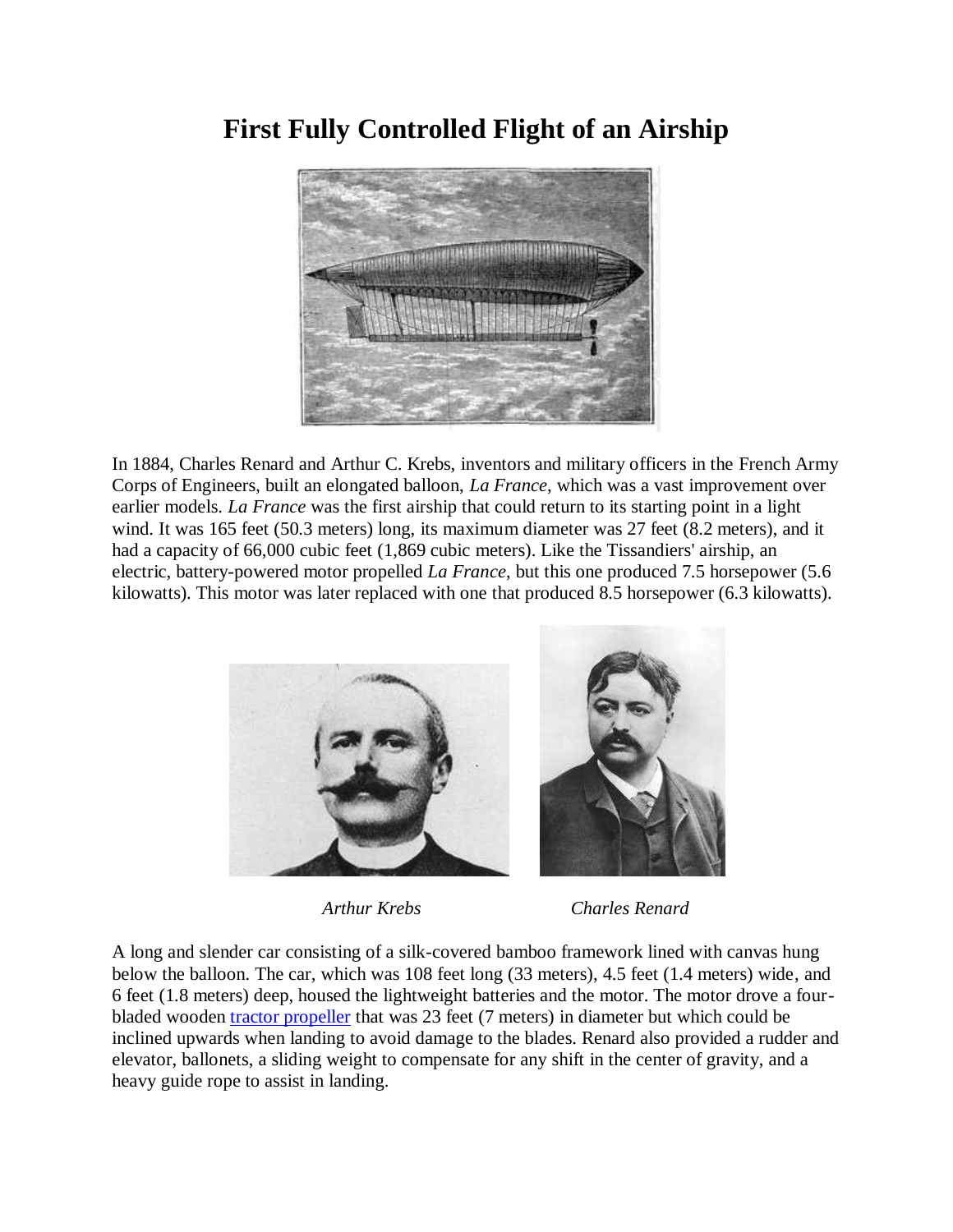

*La France airship - 1885 photograph. 2001 National Air and Space Museum, Smithsonian Institution*

The first flight of *La France* took place on August 9, 1884. Renard and Krebs landed successfully at the parade ground where they had begun—a flight of only 5 miles (8 kilometers) and 23 minutes but one where they had been in control throughout. During 1884 and 1885, *La France* made seven flights. Although her batteries limited her flying range, she demonstrated that controlled flight was possible if the airship had a sufficiently powerful lightweight motor.

Source: *U.S. Centennial Of Flight Commission*

Below is a period map showing the flight path.